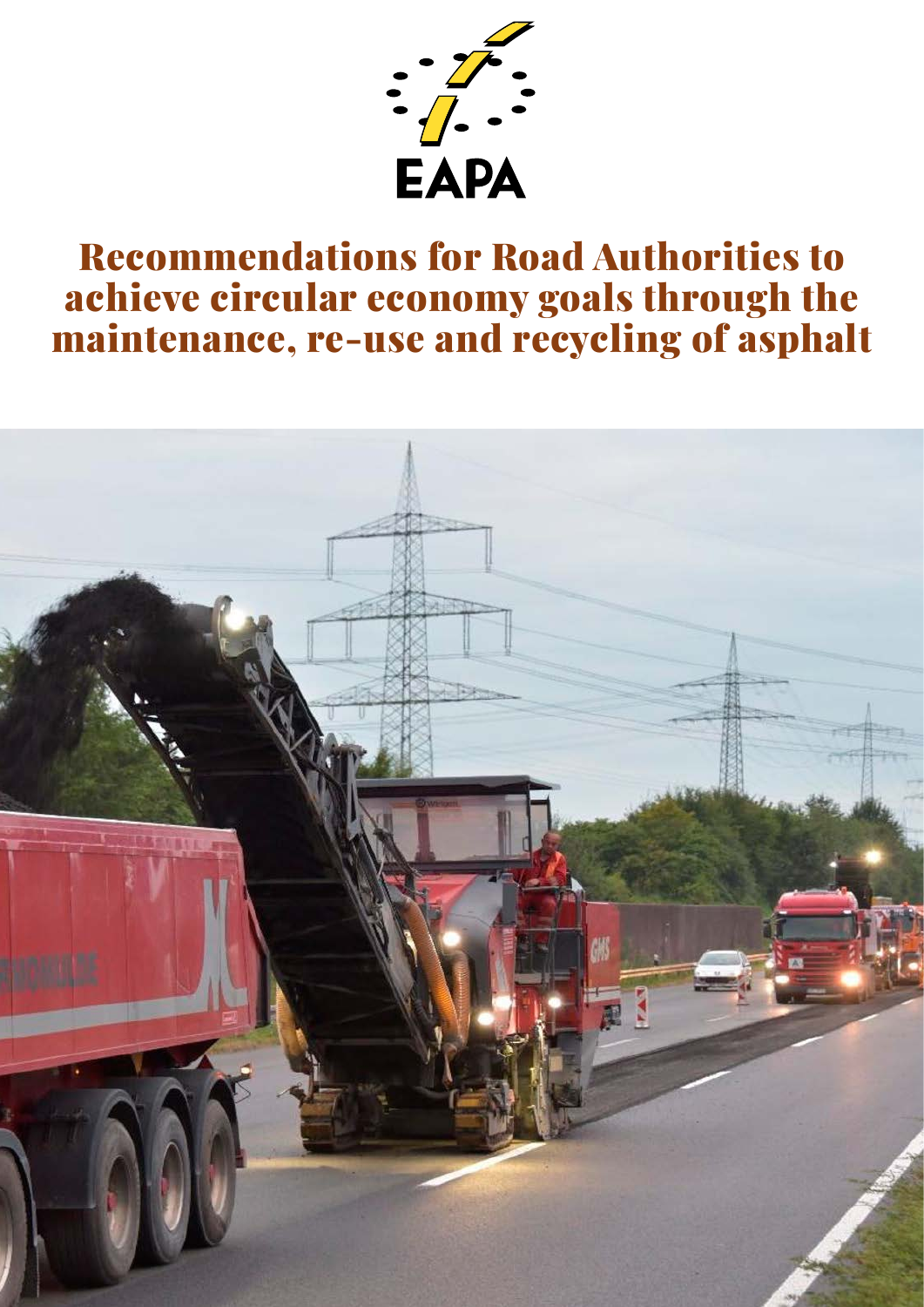

June 2022

Published by the European Asphalt Pavement Association Rue du Commerce 77 1040 – Brussels (Belgium) www.eapa.org info@eapa.org

The present document may be cited as: European Asphalt Pavement Association (EAPA). Recommendations for Road Authorities to achieve circular economy goals through the re-use and recycling of asphalt. Technical Briefing (2022) 18 pages.<https://eapa.org/download/15437/>

Except where otherwise noted, content in this document is licensed under a Creative Commons Attribution-NonCommercial-NoDerivs (CC BY-NC-ND) 4.0 International license. It is allowed to download and share it with others as long as appropriate credit is given. It is not allowed to change it in any way or use it commercially.

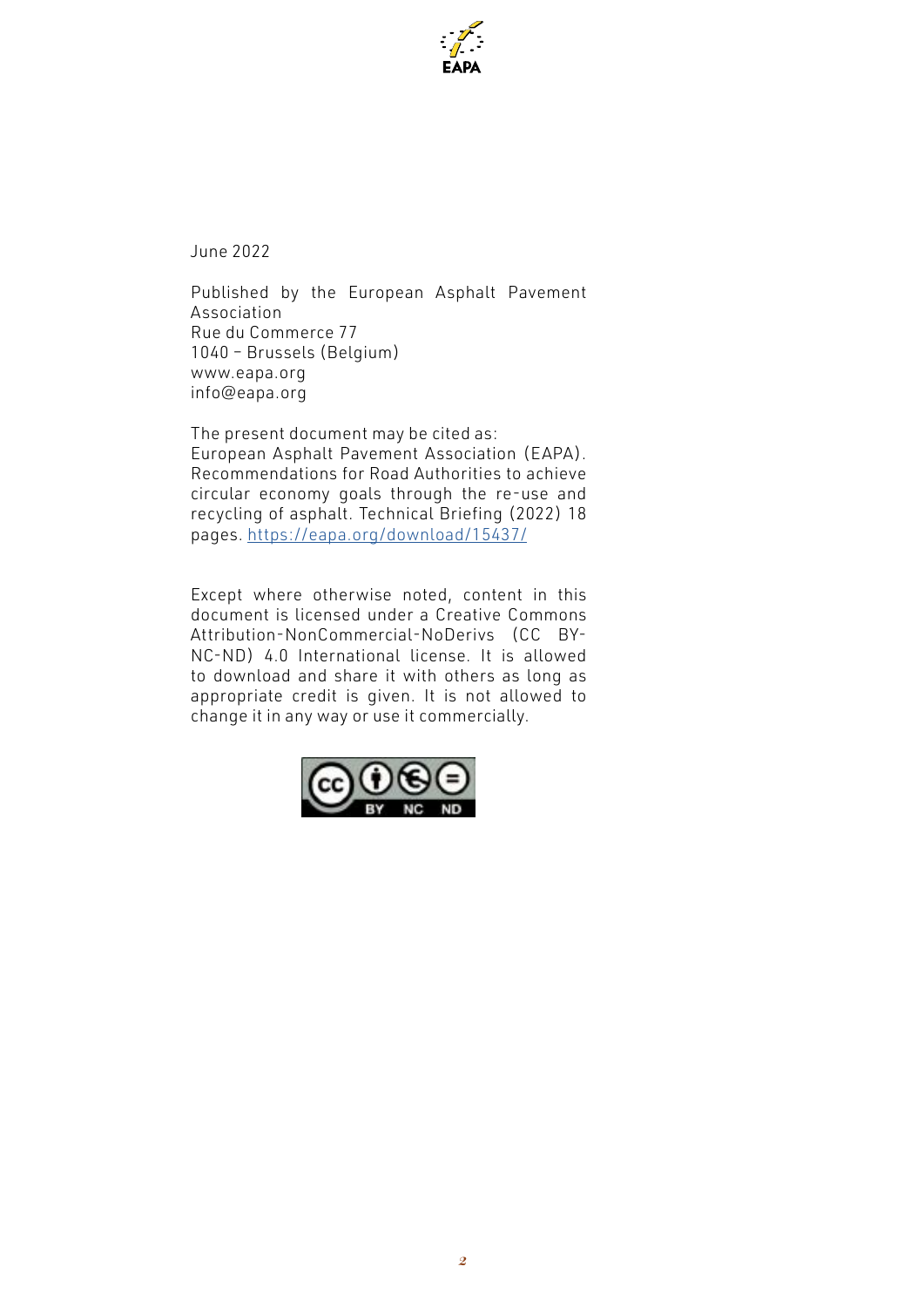

### **Executive Summary**

With the publication of documents, such as The European Green Deal (in 2019) and the new Circular Economy Action Plan (in 2020), The European Commission and Member States established the most ambitious objectives of European history in terms of sustainability and circular economy. In this scenario, and considering that more than 90% of the 5,5M km of European roads are surfaced with asphalt, a material easy to repair, 100% re-usable and recyclable, the European asphalt industry has the potential to become a key tool to help European countries to meet such ambitious objectives.

The present document gathers the description of the current regulatory situation, important definitions (such as asphalt re-use vs. asphalt recycling), the impact of using RA on the Life Cycle Assessment of new mixes and an overview of available technologies.

With all this, the EAPA position is that asphalt industry must continue to work to ensure that, when technically and economically viable, a proper road maintenance must be carried out to maximise the service life of our road networks, prevent waste generation and minimise the future exploitation of new resources. After that, the reuse of existing asphalt shall always be the first option and its recycling the second. Hence, the disposal of asphalt material in a landfill shall be only considered as a final option.

The achievement of a better regulatory scenario, which maximises the circularity in the road sector is mostly in the hands of Road Authorities and policy makers. With the aim of helping and working with them, EAPA recommendations are listed in this document.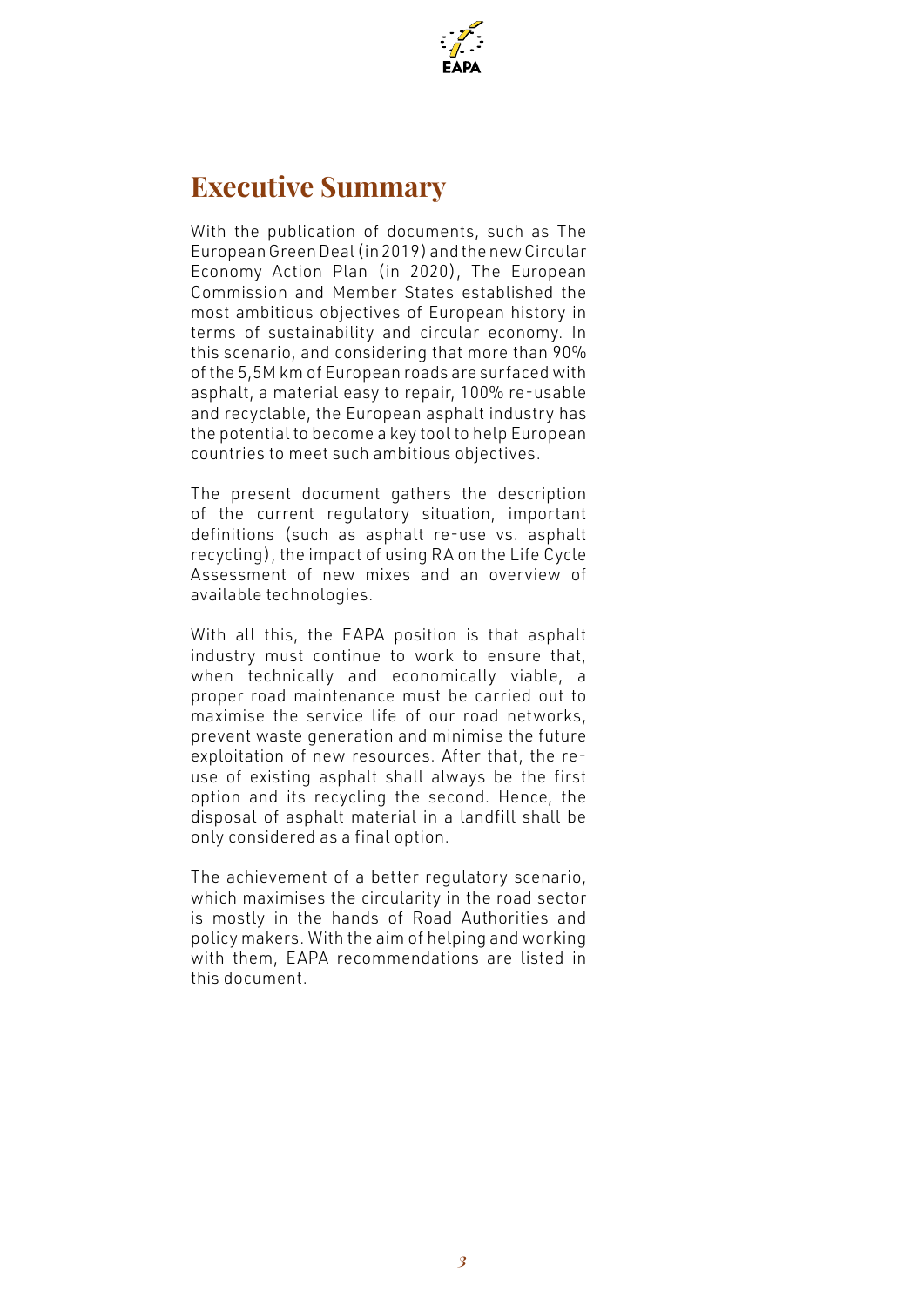

# **Content**

# **Page**

| 1. Asphalt, the material easy to repair and 100%<br>re-usable and recyclable | 5  |
|------------------------------------------------------------------------------|----|
| 2 European policy on Circular Economy                                        | 5  |
| 3. The circular economy of asphalt                                           | 6  |
| 4. Benefits of the use of RA on the environmental                            | 0  |
| sustainability (LCA) of new mixes                                            |    |
| 5. Regulatory framework for asphalt re-use                                   | 10 |
| 5.1 European Standards                                                       | 10 |
| 5.2 End-of-Waste criteria for site-won asphalt                               | 11 |
| 5.2.1 The Waste Framework Directive                                          | 11 |
| 5.2.2 Different interpretations in different                                 | 11 |
| European countries                                                           |    |
| 5.2.3 Steps forward                                                          | 12 |
| 6. The process of asphalt re-use                                             | 13 |
| 7. Make the best use of what we already have. The                            | 15 |
| long term strategy for preserving the asset                                  |    |
| 8. EAPA recommendations                                                      | 15 |
| 9. References                                                                | 17 |
|                                                                              |    |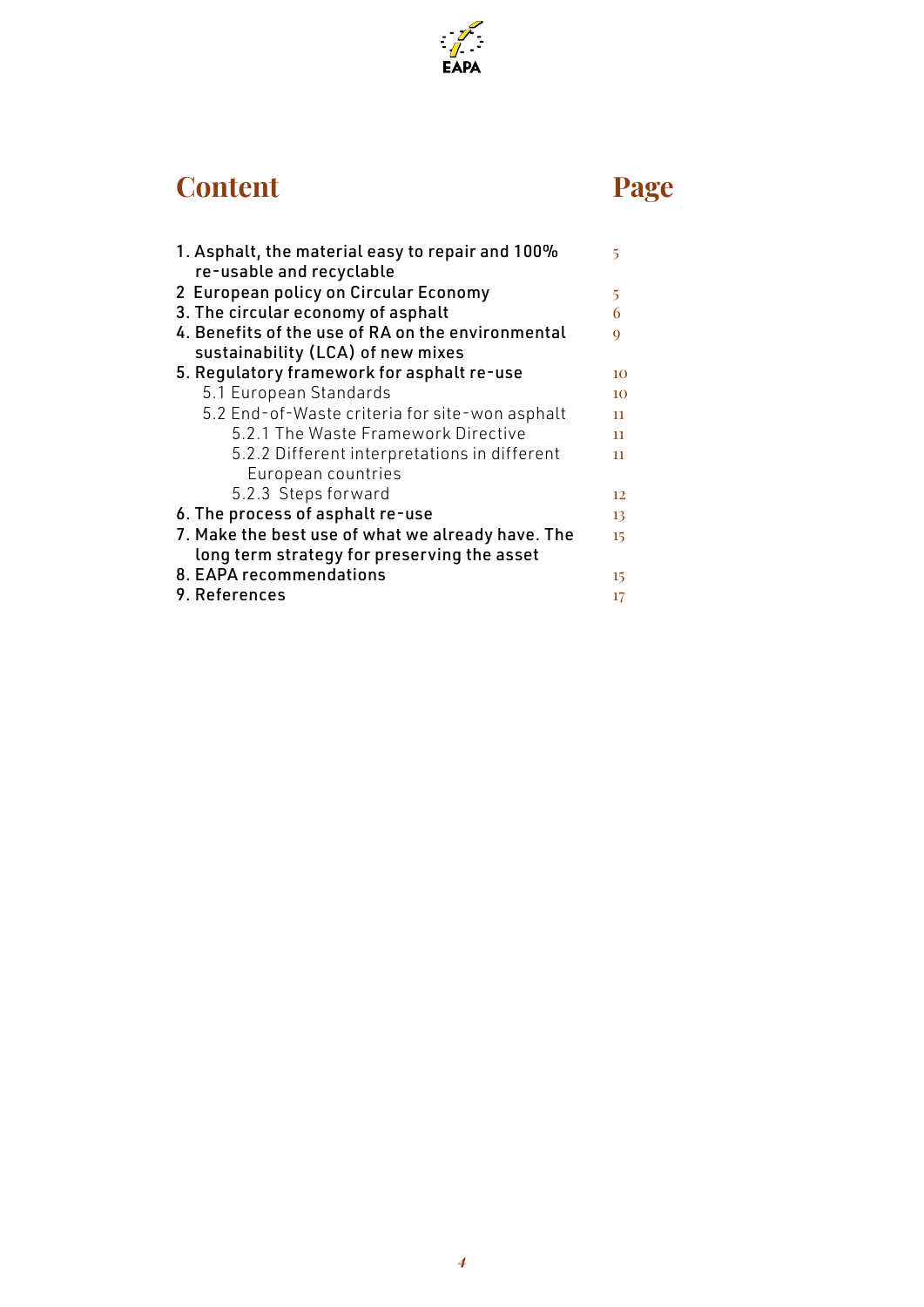

# **1. Asphalt, the material easy to repair and 100% re-usable and recyclable**

Asphalt is a mixture of aggregates, bituminous binder, filler and additives, used for constructing and maintaining roads, parking areas, railway tracks, ports, airfields, bicycle lanes, sidewalks and also play- and sport areas.

Aggregates used for asphalt mixtures could be crushed rock, sand, gravel or slags. Nowadays, certain materials and by-products, such as construction and demolition waste, are being used as aggregates, which increases the sustainability of asphalt.

In order to bind the aggregates into a cohesive mixture, a binder is used. Most commonly, bitumen is used as a binder, although nowadays, a series of bio-based binders are also under development with the aim of minimising the environmental impact of the roads.

The binder is conventionally heated during the road construction to make it soft and mixable with the other components. At ambient service temperatures, the binder appears to be a solid but yet it retains some viscous flow and self-healing properties (viscoelasticity) when loaded. This means that asphalt can accommodate a degree of deflection under traffic with only microscopic but reversible cracking.

By a similar process, asphalt can be easily repaired and, at the end of its service life, reclaimed from



Figure 1. Typical appearance of a road made with asphalt

a road and reheated to be re-mixed and used in the construction and/or maintenance of new roads. This very specific feature, makes asphalt one of the very few easy-to-repair, 100% reusable and recyclable construction materials.

# **2. European policy on Circular Economy**

The managing and disposing of waste has been regulated for decades under the umbrella of numerous national and European regulations, being especially relevant the Waste Framework Directive 2008/98/EC.

Nevertheless, it was towards the end of 2019 when the new European Commission, led by Ursula von der Leyen, established the most ambitious objectives of European history in terms of protecting environment, which were included in a series of related documents, such as The European Green Deal [1] or the Circular Economy Action Plan [2].

In the European Green Deal, the European Commission sets as a priority European policy to reduce greenhouse gas emissions. Hence, the main goal is a total saving of 55% of these emissions by 2030 (compared with 1990 levels), higher than the 40% target of the Paris agreement. Indeed, von der Leyen wants Europe to strive for more e.g. by being the first climate-neutral continent by 2050.

In 2020, the New Circular Economy Action Plan was published, where it is stated that in order to fulfil this ambition, the EU needs to accelerate the transition towards a regenerative growth model that gives back to the planet more than it takes, advance towards keeping its resource consumption within planetary boundaries, and therefore strive to reduce its consumption footprint and double its circular material use rate in the coming decade. This Circular Economy Action Plan provides a future-oriented agenda for achieving a cleaner and more competitive Europe in co-creation with economic actors, consumers, citizens and civil society organisations.

This progressive, yet irreversible transition to a sustainable economic system is an indispensable part of the new EU industrial strategy. A recent study estimates that applying circular economy principles across the EU economy has the potential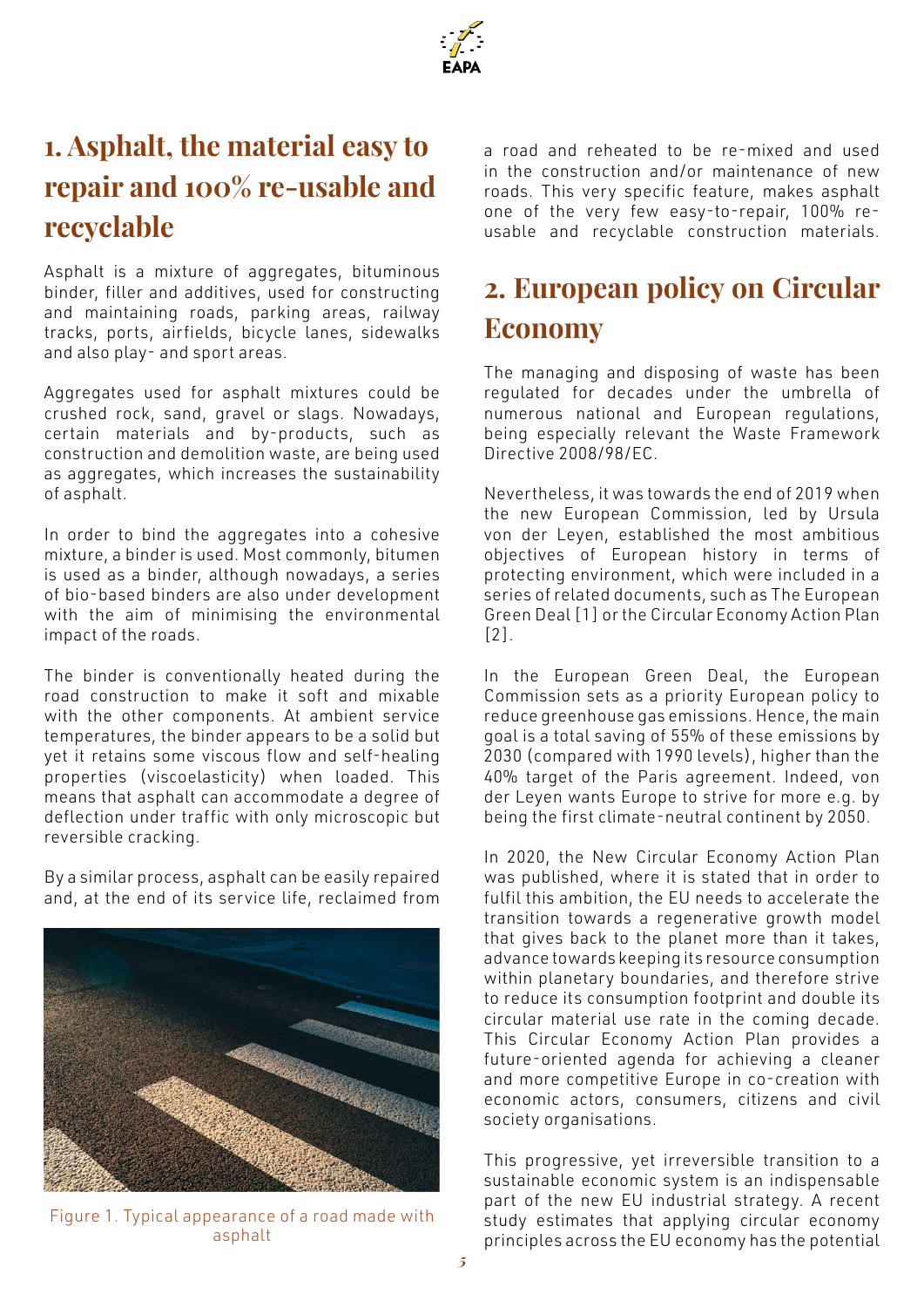

to increase EU GDP by an additional 0.5% by 2030 creating around 700 000 new jobs [3] . There is a clear business case for individual companies too: since manufacturing firms in the EU spend on average about 40% on materials, closed loop models can increase their profitability, while sheltering them from resource price fluctuations.

The document pays special attention to the Construction Sector, which has a significant impact on many sectors of the economy, on local jobs and quality of life. It requires vast amounts of resources and accounts for about 50% of all extracted material. The construction sector is responsible for over 35% of the EU's total waste generation [4]. Greenhouse gas emissions from material extraction, manufacturing of construction products, construction and renovation of buildings are estimated at 5-12% of total national GHG emissions [5]. Greater material efficiency could save 80% of those emissions [6].

To exploit the potential for increasing material efficiency and reducing climate impacts, the EU Commission is also undertaking a new comprehensive strategy for a sustainable built environment, with the aim of promoting circularity principles throughout the lifecycle of buildings by, among other things:

- Addressing the sustainability performance of construction products in the context of the revision of the Construction Product Regulation [7], including the possible introduction of recycled content requirements for certain construction products, taking into account their safety and functionality.
- Using Level(s) [8] to integrate life cycle assessment in public procurement and the EU sustainable finance framework and exploring the appropriateness of setting carbon reduction targets and the potential of carbon storage.

A number of actions foreseen in this Plan, notably introducing requirements for recycled content in products, will contribute to preventing a mismatch between supply and demand of secondary raw materials and ensure the smooth expansion of the recycling sector in the EU. Furthermore, to establish a well-functioning internal market for secondary raw materials the Commission will (among other things):

- Assess the scope to develop further EUwide end-of-waste criteria for certain waste streams based on monitoring Member States' application of the revised rules on end-of-waste status and by-products, and support cross-border initiatives for cooperation to harmonise national end-of-waste and by-product criteria.
- Enhance the role of standardisation based on the on-going assessment of existing standardisation work at national, European and international levels.

# **3. The circular economy of asphalt**

As introduced above, the managing and disposing of construction products when they reach the end of their service life are regulated under the umbrella of numerous national and European regulations, being especially relevant the Waste Framework Directive 2008/98/EC, in which a hierarchy was defined with the following order at the top: "prevention  $&$  repair" > "re-use" > "recycling" (Figure 2).

By following this hierarchy, the most sustainable strategy for asphalt roads is simply to prolong their service life, preserving the asphalt as long as possible in the road, thereby reducing the need to remove it at all. A pavement preservation or asset management strategy involving simple, timely and cost-effective surface treatments to retain the asphalt integrity before later more costly repairs or rebuilds makes economic sense. If a road is properly designed, constructed and maintained and lasts for twice as long, then 100% of the virgin materials which would have been used to reconstruct it have been preserved.

In this regard, asphalt industry has developed over decades a wide range of options. In the EAPA Technical Review on the Circular Economy of Asphalt [9], detailed information can be found on preventative techniques (e.g., sprays, surface dressings, micro & slurry surfacings and thin surfacings), as well as repair techniques (e.g., potholes patching and filling, inlay, planning and resurfacing, overlay and full reconstruction).

By using these techniques, it is possible to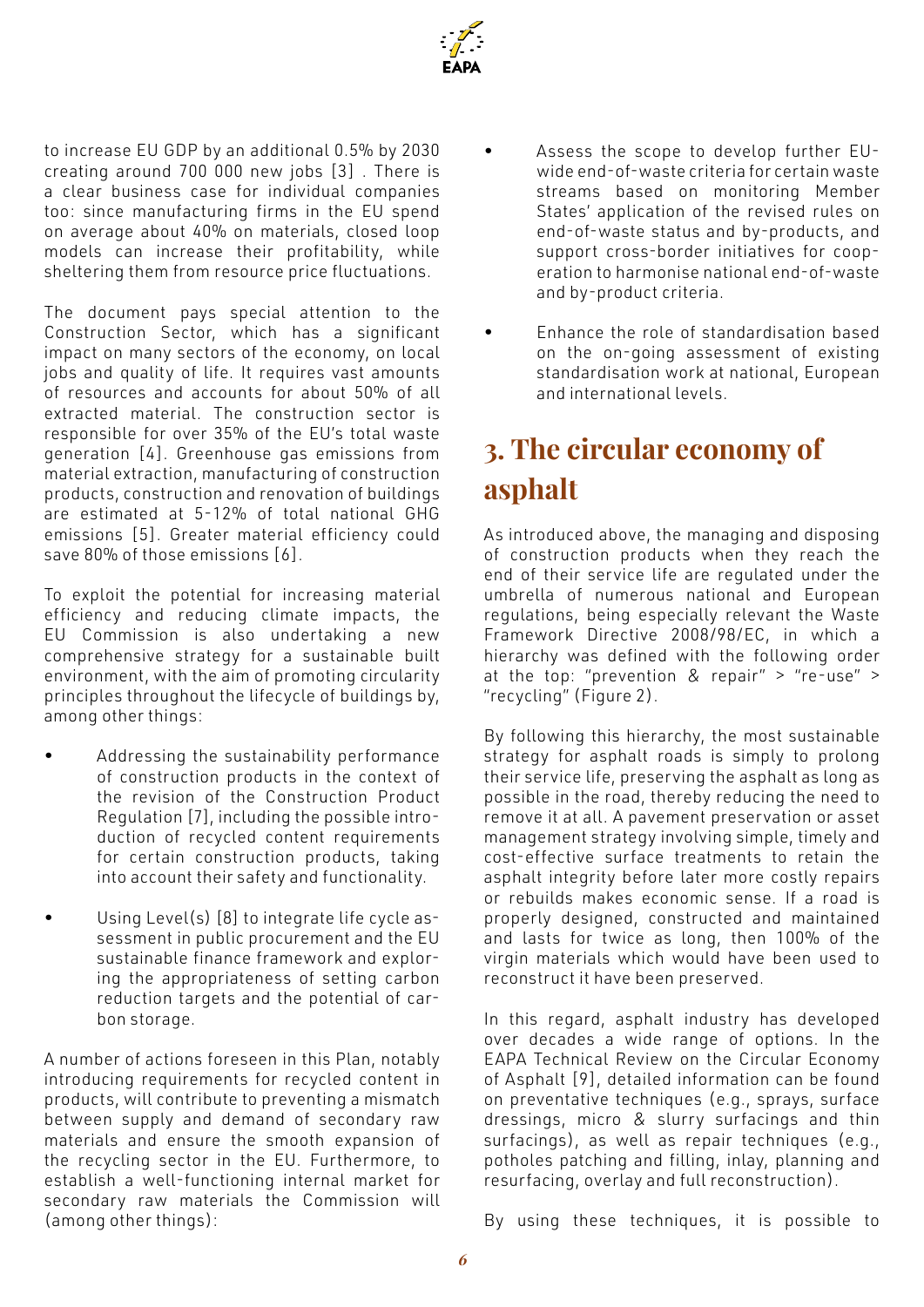

Figure 2. Waste hierarchy established by the Directive 2008/98/EC on waste

significantly extent the service life of the road surface and make the bottom structural layers practically perpetual. However, still nowadays, numerous Administrations prioritise the funding for new construction before the maintenance of the existing road assets, which in most cases lead in time to higher environmental impact and reconstruction costs.

When these preventative and repairing operations are no further effective, asphalt reaches the end of its service life, and it is ready to be reclaimed from the road.

This reclaimed material is (in general) not suitable to be used straight away, requiring some intermediate processing (e.g., crushing, sieving, etc.). Hence, the Asphalt Product Standard EN 13108-8 "Reclaimed Asphalt" differentiates the concept of "site-won asphalt" (often-known as reclaimed asphalt pavement or RAP) from "reclaimed asphalt", as follows:

Site-won asphalt: the material to be recycled, in the form of milled asphalt road layers or as slabs ripped up from asphalt pavements, or being asphalt from reject, surplus or failing production.

> *Note to entry: These materials will require assessment and often processing before being suitable as a constituent material.*

Reclaimed asphalt (RA): the processed

site-won asphalt, suitable and ready to be used as constituent material for asphalt, after being tested, assessed and classified according to this standard.

*Note to entry: Processing can include one or more of: milling, crushing, sieving (screening), blending, etc.*

The Waste Framework Directive also defines the terms "re-use" and "recycling" as follows:

- Re-use: any operation by which products or components that are not waste are used again for the same purpose for which they were conceived.
- **Recycling:** any recovery operation by which waste materials are reprocessed into products, materials or substances whether for the original or other purposes. It includes the reprocessing of organic material but does not include energy recovery and the reprocessing into materials that are to be used as fuels or for backfilling operations.

By following these principles, EAPA proposes the following definitions:

• Asphalt re-use: operation by which reclaimed asphalt (RA) is reincorporated into the pavement, with the aggregates and the aged bituminous binder performing the same function as in their original application.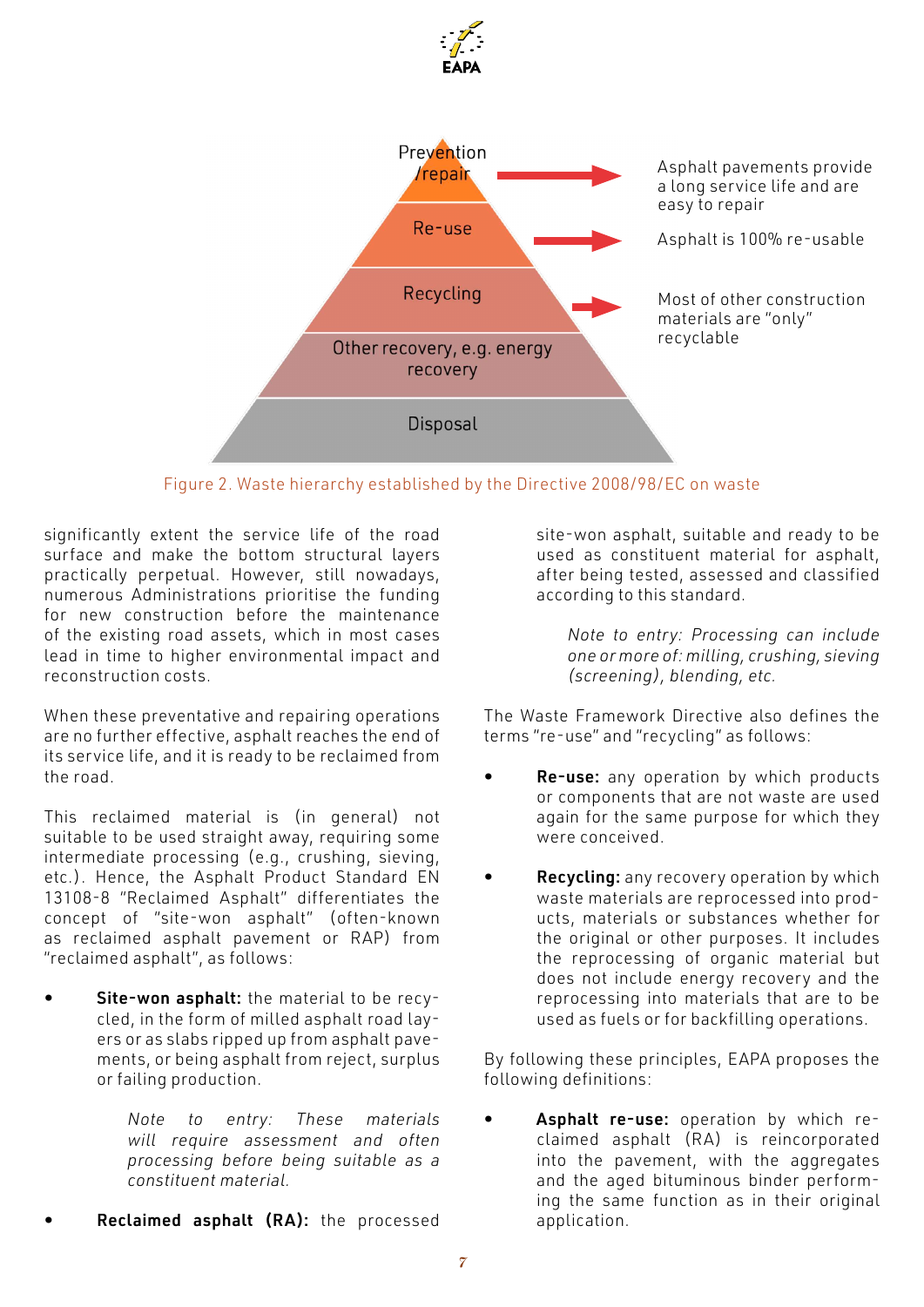

*Note: This is independent of manufacturing temperature, road layer, etc. Hence, it would include, for example, the manufacturing of cold mix asphalt from former warm or hot mix asphalt.* 

Asphalt recycling: operation by which reclaimed asphalt (RA) is used as foundation, fill or road material, with the recovered aggregate and bitumen performing a lesser (or alternative engineering) function than in the original application.

> *Note: This means that, traditionally, the term "recycling" has been mistakenly used to also refer to "re-use" operations.*

When asphalt is recycled, it is normally used as an aggregate in other construction products. These include aggregates for railway ballast and armourstone, but more usually as aggregates for unbound mixtures, such as sub-base and fill materials for civil engineering works or as unbound mixtures themselves. When recycled asphalt is used in other materials, there will naturally be quality limits and requirements in the specifications for the destination material, particularly relating to the retained binder content. Recycled asphalt can even be used as aggregate for concrete but clearly this does not exploit the inherent value of the bitumen content.

As detailed in the EAPA annual publication "Asphalt in Figures" [10] the total amount of reclaimed asphalt available for the industry in the European



#### available in European countries providing data in 2020

reporting countries in 2020 was 46 Mt. A great deal of these countries also measured the percentages of the total RA available for the industry, which were "re-used" for the manufacture of new mixes, "recycled" as unbound road layers and other civil Engineering applications and used in other unknown applications or put to landfill. In these countries, 64% of the available RA was re-used and 33% recycled. This means that only 3% was used on unknown applications or put to landfill, which raises the asphalt sector to the top level of circularity (Figure 3).

Despite these exceptional figures (we must remember that most of other construction materials can "only" claim to be recyclable), different countries still classify site-won asphalt as "waste", requiring special handling procedures, which reduce efficiency and increase costs, until the established end-of-waste criteria are met (extended information on the regulatory framework in Sections below).

However, it was explained above that asphalt is a material 100% re-usable in the construction and maintenance of roads and 100% recyclable in other applications for several cycles. Therefore, no holder should intend (or be required) to discard this material. For these reasons, EAPA keeps encouraging Public Administrations and stakeholders to work towards the practical and regulatory scenario, in which "asphalt" is never considered "waste".

In addition, as more than 90% of the European road network is surfaced with asphalt, the European asphalt industry has the potential to become a key tool for Road Authorities and Governments to achieve objectives of the new Circular Economy Action Plan, such as:

- increasing re-used and recycled content in products, while ensuring their performance and safety
- enabling remanufacturing and high-quality recycling
- reducing carbon and environmental footprints

1 Countries providing data are: Czech Republic, Denmark, Finland, France, Germany, Great Britain, Hungary, Ireland, Norway, Romania, Slovakia, Slovenia, Spain and Turkey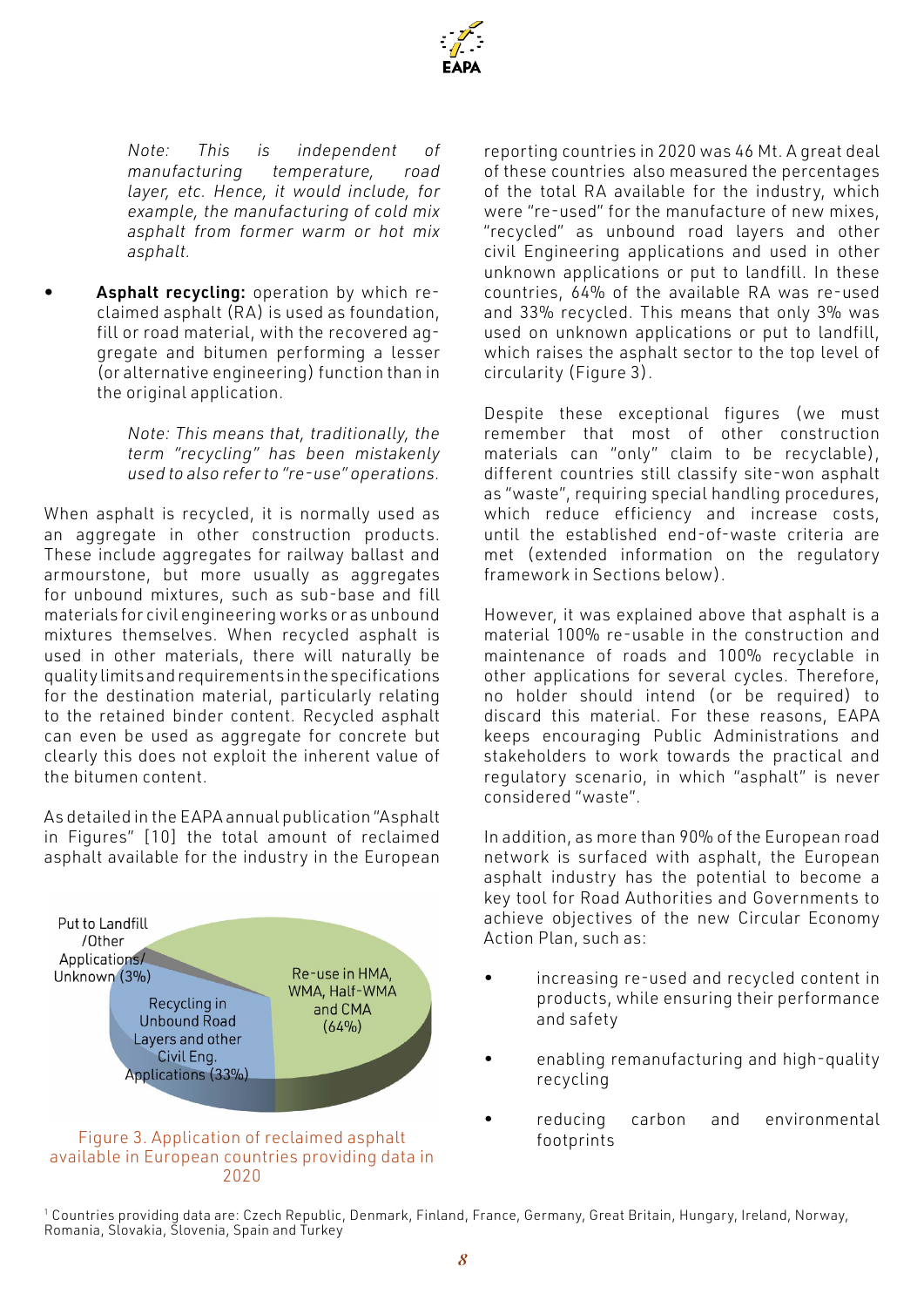

- restricting single-use and countering premature obsolescence
- improving product durability, reusability, upgradability, and reparability, addressing the presence of hazardous chemicals in products, and increasing their energy and resource efficiency.

### **4. Benefits of the use of RA on the environmental sustainability (LCA) of new mixes**

In general, the use of RA in new asphalt mixtures has potential to reduce the environmental impacts, when compared to similar bituminous mixtures made with only virgin raw materials.

However, the industry takes great care to ensure that in doing so, they do not negatively distort all the theoretical environmental advantages. Some considerations may include:

- Higher manufacturing temperatures for effective mixing of the new and aged binder was traditionally necessary. This problem, especially affecting mixes with high RA content is nowadays minimised through the reduction of moisture in the RA stockpile, the use of energy-efficient asphalt plants, use of asphalt "recycling" agents and/or the utilisation of low temperature asphalt technologies.
- When recycling agents are used, the embedded environmental impacts are considered.
- Appropriate material characterisation, mix design and execution are implemented when using RA.



Figure 4. Milling of existing asphalt pavement to recover the material and re-use it in the construction and maintenance of new roads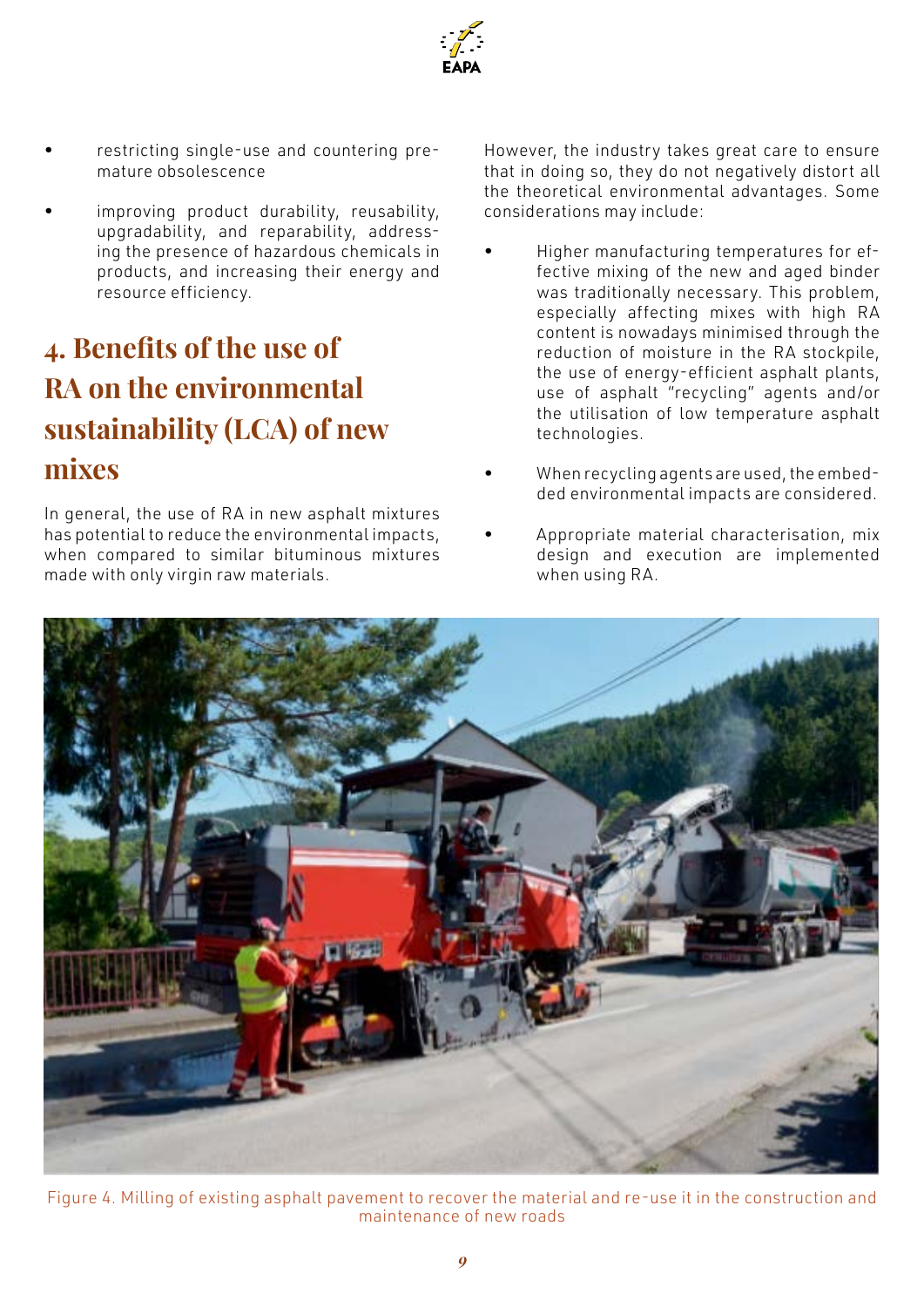

- From the point of view of sustainability assessment, everything related to the durability of the materials can have a significant impact. When appropriate process and mix design is used, there is no difference between the durability of mixes with and without RA [11-13]. Some projects have even demonstrated longer service life on full scale accelerated experiment (LCPC carrousel) [14].
- A more efficient use of resources can be achieved from selective milling operations and classifying the RA according to the nature of the aggregate and the type and quantity of bitumen.
- Care is taken to ensure that site-won asphalt does not contain polluting materials that may jeopardise Health and Safety and/ or the future recyclability of the new mixture. Examples of this problem are tar, asbestos, or some secondary materials containing hazardous compounds. Appropriate material characterisation and risk assessment are necessary.
- Reclaimed asphalt can be used to produce hot, warm and cold mixtures. The selection of the best option for a given source of RA must be done carefully by an asphalt technologist, with the objective of optimising production efficiency and results.
- Reduced hauling distances may have a remarkable positive effect on the LCA of the new mixes, due to savings in the emissions of the transport vehicles. Enhancing sustainability can be achieved by minimising transport distances.

Previous considerations lead, on many occasions, to the need of advanced material characterisation, mix design and execution techniques, which can cause reductions in asphalt plant productivity and require additional investments. This is a great effort that the asphalt sector started already decades ago and is nowadays more important than ever, due to current environmental policies.

### **5. Regulatory framework for asphalt re-use**

#### 5.1 European Standards

As it has already been explained, asphalt is 100% re-usable back into asphalt. For this reason, it was appropriate for asphalt materials intended for re-use to be classified to a European Standard for inclusion in materials specified under other European Standards. For Reclaimed Asphalt, that Standard is part of the family of European Asphalt Standards themselves, namely EN 13108-8.

EN 13108-8 requires producers handling RA materials for inclusion in other materials of the series EN 13108 to assess the suitability of that material as feedstock into the asphalt mixing plant. This will include the size, shape, particle size distribution, aggregate type, binder content and grade in the RA. In addition, because RA is often associated with mixed sources of construction and demolition waste, it is necessary to determine the level of contamination by other materials (e.g. uncoated aggregate, soils, concrete, ceramics, plastics, wood, metal, etc.). Quality control limits in EN 13108-8 determine which, and the levels to which, contaminants will need to be separated out of the feedstock to ensure best compatibility with the new asphalt. Ideally, all contaminants will be removed before being assessed for suitability as RA.

Provision is made in all the EN 13108 standards to ensure the appropriate quality and performance level of materials produced including RA to EN 13108-8. Aggregates in RA should conform to the aggregates Standard, EN 13043, and bitumen (generally) to EN 12591 or EN 14023. This is particularly important in the case of asphalt intended for use in surface layers where aggregate properties such as Aggregate Abrasion Value (A AV) and Polished Stone Value (PSV) are vital for safety or when polymer modified bitumen is used to enhance the durability. For this reason, it is currently generally permitted to include higher percentages of RA into base and binder course materials (typically 30%) than in surface courses (typically 10%). These percentages have been exceeded in many applications and will continue to rise, particularly as better records and control of RA feedstock from clients is achieved and mixing technology develops.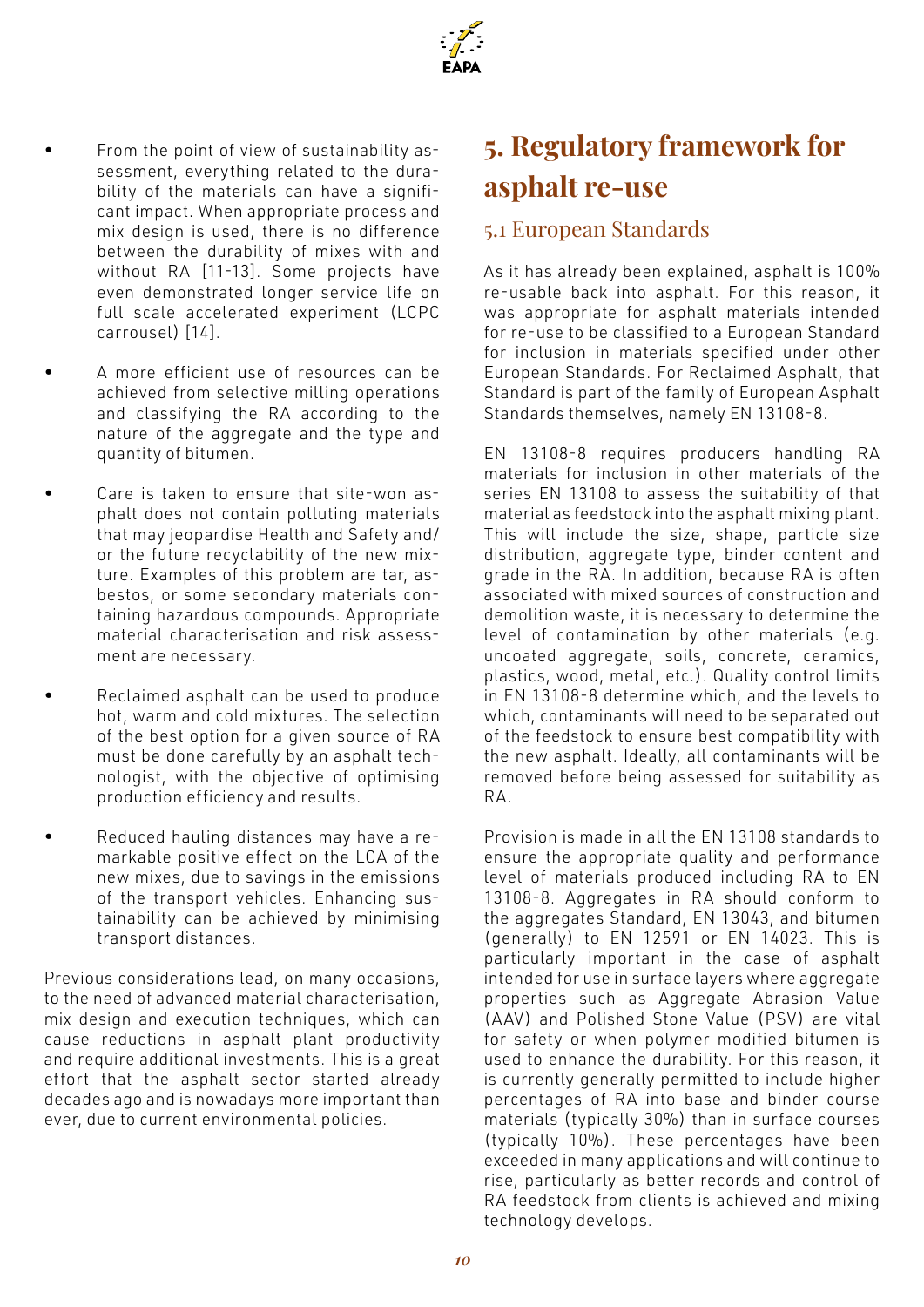

The EN 13108 family of Standards include specific procedures for calculation of the amount and grade of fresh binder required for a new asphalt mixture of the correct binder content and grade when RA from known feedstocks is added. The resultant required aggregate additions can also be calculated by simple blending programmes. Properties of mixtures containing RA should also be Type Tested to EN 13108-20, and additional requirements for factory production control of mixtures and feedstock are found in EN 13108-21.

#### 5.2 End-of-Waste criteria for site-won asphalt

#### 5.2.1 The Waste Framework Directive

The frame document at European level is the Directive 2008/98/EC on waste (Waste Framework Directive), which defines "waste" as "any substance or object which the holder discards or intends or is required to discard".

In 2018, the European Commission approved a Circular Economy Package, which includes four directives to be implemented by Member States within a two-year period. One of the directives (2018/851) in this Package amended the Waste Framework Directive, urging Member States to improve their waste management systems into the management of sustainable material, to improve the efficiency of resource use, and to ensure that waste is valued as a resource. Among other areas of focus, the amendments addressed:

- Measures to prevent waste generation, inter alia, obliging Member States to facilitate innovative production, business, and consumption models that reduce the presence of hazardous substances in materials and products, encourage the increase of the lifespan of products, and promote re-use.
- The handling of municipal wastes.
- Incentives for the application of the waste hierarchy, such as landfill and incineration charges or pay-as-you-throw schemes.
- Measures to encourage the development, production, marketing and use of products suitable for multiple use that contain recycled materials, and that are, after having become waste, suitable for re-use and recycling.
- Measures to promote the re-use of products constituting the main sources of critical raw materials to prevent those materials from becoming waste.
- Minimum operating requirements for extended producer responsibility schemes.

As asphalt is in general a material 100% re-usable and recyclable, its use would clearly contribute to the achievement of all previous principles. However, the definition of waste has not changed, and it is precisely its interpretation, which can be a barrier for the further re-use and recycling of reclaimed asphalt in many European countries.

#### 5.2.2 Different interpretations in different European countries

The general interpretation applying to asphalt in most of European countries is that the owner (i.e. Road Administration, Public Agency, Ministry, Municipality, etc.) intends to remove the material from a given road before a further construction/ maintenance operation but without having any specific purpose or intention for its further use. Therefore, the definition given by the Waste Directive automatically applies and the material is classified as "waste". Although then, the contractor typically becomes the new owner, the classification does not automatically change.

Such classification involves the application of a waste regime, which can make difficult the use of reclaimed asphalt in the manufacturing and maintenance of roads or into other applications of civil engineering. In addition, the handling of this material becomes more complex, for example due to increases in testing frequency or limitations on maximum storage capacity, storage time, applications, etc. This normally results in lower efficiency and higher costs. In other words, these regulations can themselves be a barrier for the circular economy in paving engineering.

In some countries, such as Spain, the only alternative is to use the extracted material straight back on the same road through the implementation of on-site re-use and/or recycling techniques. With this approach, only the exceeding material, which is not immediately used and consequently needs to be transported away, must be handled as waste.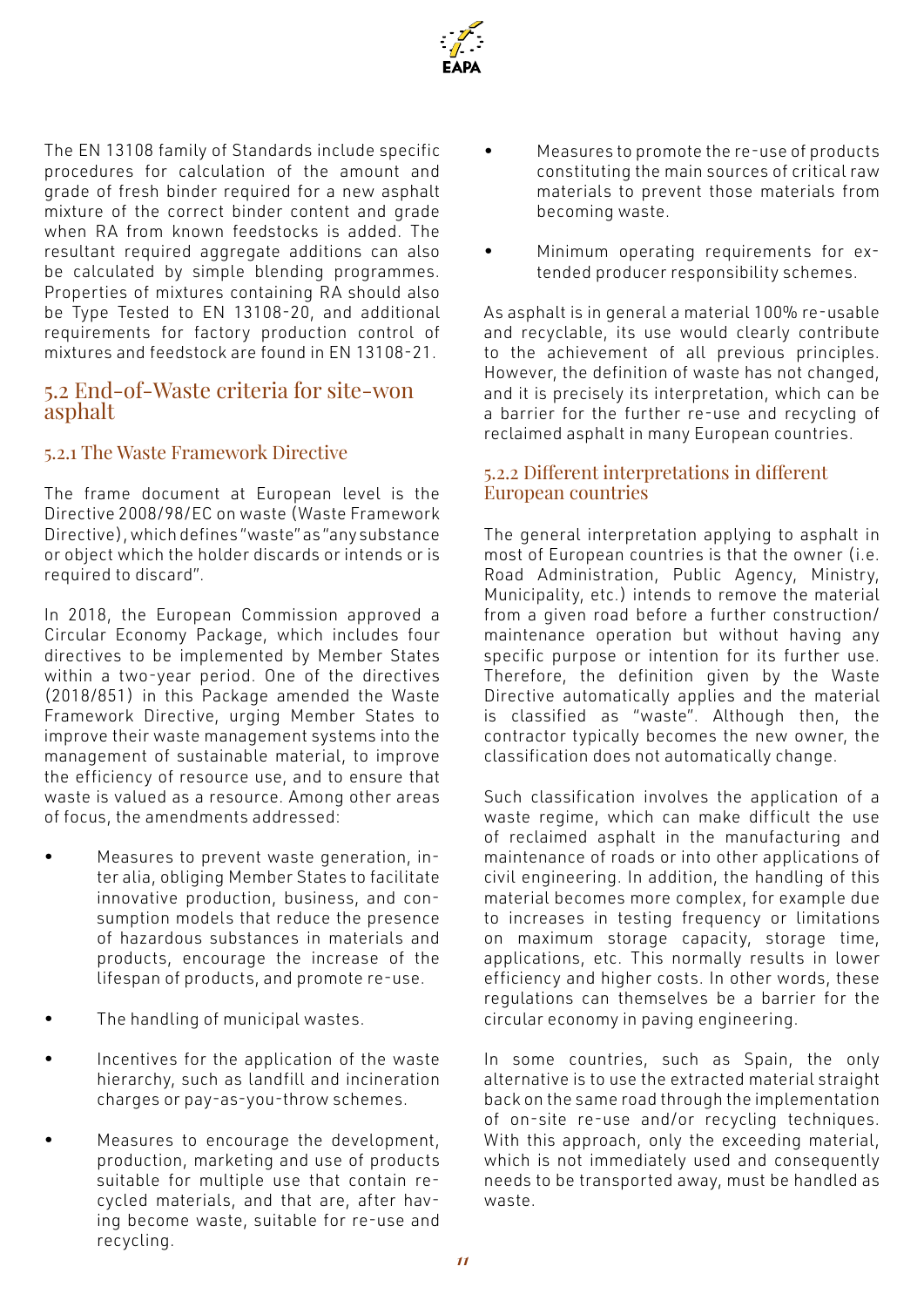

On the other hand, the waste classification is reversible in some other European countries, which have recently established (or are in the process of establishing) legal mechanisms to change the classification of site-won asphalt, from "waste" to "product" or "by-product". In these cases, the change of legal status usually happens when the site-won asphalt is processed into reclaimed asphalt (i.e. through cleaning, crushing, sieving, etc.) and as long as a series of "end-of-waste" criteria are met.

Unfortunately, these criteria can significantly vary from country to country, depending on specific national regulations. In addition, as this is a hot topic related to European priorities, most National Administrations across Europe are nowadays developing new legal documents, which makes the current European legal framework extraordinarily complex and under constant revision.

In countries, such as Germany, the end-of-waste criteria can even vary significantly inside the country, depending on the National, Regional or Municipal Administrations undertaking the project. Thus, it can be found that, while for some of these Administrations the milling process is enough to reach the end-of-waste status, others even charge contractors and asphalt plants for storing "waste". In Germany, a wide range of tests, such as binder content, ring-and-ball or aggregate composition are being already undertaken to optimise the RA content in the new mix. Nevertheless, this extensive assessment is not enough to declare the material as non-waste by a great deal of Administrations, requiring that besides processing operations (crushing, sieving, etc.) site-won asphalt must be analysed with much higher frequency (every 500 tonnes) than any other raw material, which can significantly increase costs.

The problem in other countries is that they do not have a clear policy, being necessary to assume possible interpretations of existing documents, which can change depending on the situation. In these countries, companies argue that site-won asphalt can meet aggregate standards, so as soon as it gets milled and loaded into the track, it can be considered as a "product" (as an aggregate mixture product). However, when an asphalt plant uses this material as an "asphalt component", the status of the material changes again, which can produce new issues. In addition, there are certain applications, such as utility works (e.g. laying pipes or cables along urban street pavements), which require the extraction of asphalt that is not normally assessed. Therefore, this must be considered as hazardous waste.

#### 5.2.3 Steps forward

An increasing number of countries are establishing regulations, which clearly state when site-won asphalt can stop being classified as waste, based on well-defined principles.

A good example is Czech Republic, which in 2019 published the public edict No. 130/2019 Col. In this, it is stated that, if the owner of the road is able to declare that the asphalt layers to be milled or deconstructed are not hazardous (e.g. by identifying the PAH content), the extracted material can automatically be declared as a "byproduct". In addition, a declaration is required, stating that the material will be treated in a mixing plant or by a recycling company with the purpose of using it as a by-product. It is not required that all the material is used at once or on the same road. Instead, it can be stockpiled and used over the following years, as necessary. Product Standards like EN 13108-8 and EN 13242 apply in order to turn the site-won asphalt into reclaimed asphalt for re-use into asphalt mixtures or recycled as aggregate for other applications.

This huge step forward has also advantages for the Administrations. For instance, it contributes to the objectives and measures proposed by the Waste Framework Directive and the amending Directive 2018/851 mentioned above. In addition, the nondeclaration of site-won asphalt as waste avoids the need of an extra budget for waste handling, storage, processing and/or disposal.

A similar case is Italy, where the site-won asphalt ceases to be classified as "waste" if it meets a series of simple and well-defined criteria, included in the Decree of 28 March 2018, No. 69, Art.3. by the Ministry of the Environment and Land and Sea Protection.

Examples of other countries, which have recently advanced their national regulations in this direction are Belgium and The Netherlands.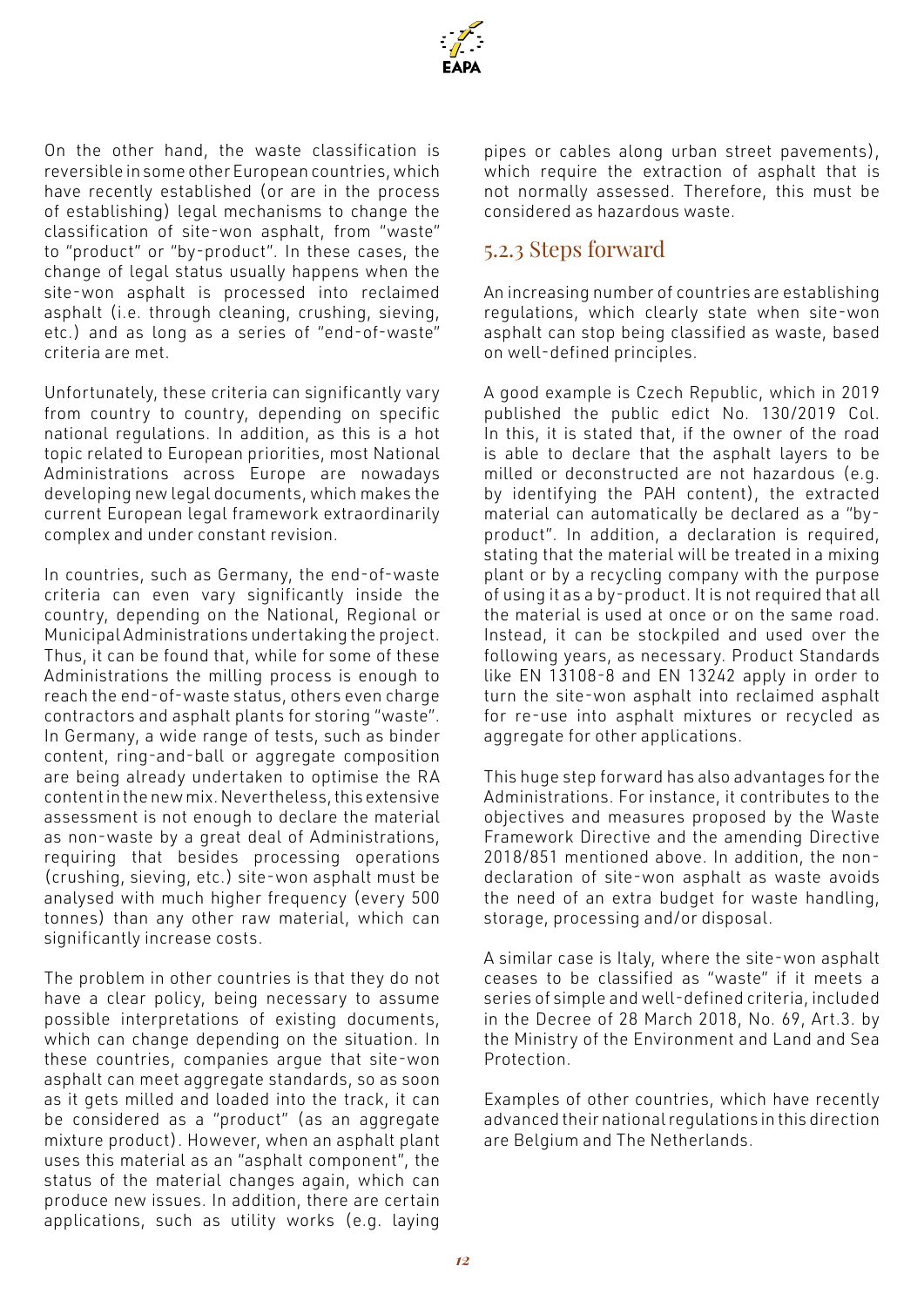

### **6. The process of asphalt re-use**

Maintenance operations shall be always the first option to extend the service life of the road, prevent waste generation and avoid the exploitation of future resources. However, when the preventive and repair operations are no further effective, asphalt reaches the end of its service life, and it is ready to be extracted from the road and prepared to be re-used (Figure 5).

The re-use of road materials has been practiced for decades. In this time, a range of techniques has been developed to provide an economically and environmentally suitable method for every type of project and location.

Before milling the existing pavement, the road owner must carry out (or commission) preliminary checks to identify the material to be milled (layers thickness, material characteristics, etc.) and also to protect underground utilities, water pipes, manholes, etc.

Then, the milling of the existing asphalt is conventionally done by crawler or wheel milling machines, which crush the material into finer material. In this process it is very important (when possible) to mill the existing courses independently (i.e. surface layers separately from



asphalt

base layers), in order to sort the resulting material for specific purposes. For example, this approach allows a more sustainable use of the higher-value materials (e.g. high-specification aggregates and PmB binders) in the new surface courses.

The production and laying of the new mix (containing or not material from the same road) is conducted once the milled surface has been prepared. The processes can be divided into two major methods: in-plant or in-situ techniques. These can be further sub-divided into hot and cold. In-plant (or off-site) re-use consists in removing the material from the site to a plant located elsewhere, which processes the reclaimed asphalt in order to re-use it either on the original project or on other projects. In-situ (or on-site) re-use allows the reclaimed material to be incorporated directly back into the new asphalt pavement under construction or maintenance.

The choice of process will depend on several factors, such as:

- Proximity of a suitable asphalt plant.
- Nature, quantity, quality and content of the reclaimed asphalt in the new mix.
- Amount and type of possible contaminants within the reclaimed material.
- Programmed duration of construction.
- Availability of space for interim storage of reclaimed asphalt prior to re-use.
- Engineering performance required from the new pavement.

More specific information about each of the available techniques can be found in the EAPA Technical Review "The Circular Economy of Asphalt" [9].

While the reuse of reclaimed asphalt with standard bituminous binders up to 30% addition rates is regularly successfully achieved, new challenges are arising. Over recent years, more polymer modified and harder grade bitumens have been used in asphalt production [15] and therefore reclaimed asphalt based on them may not be adequately reused in the same way. At the same time, environmental and economic drivers demand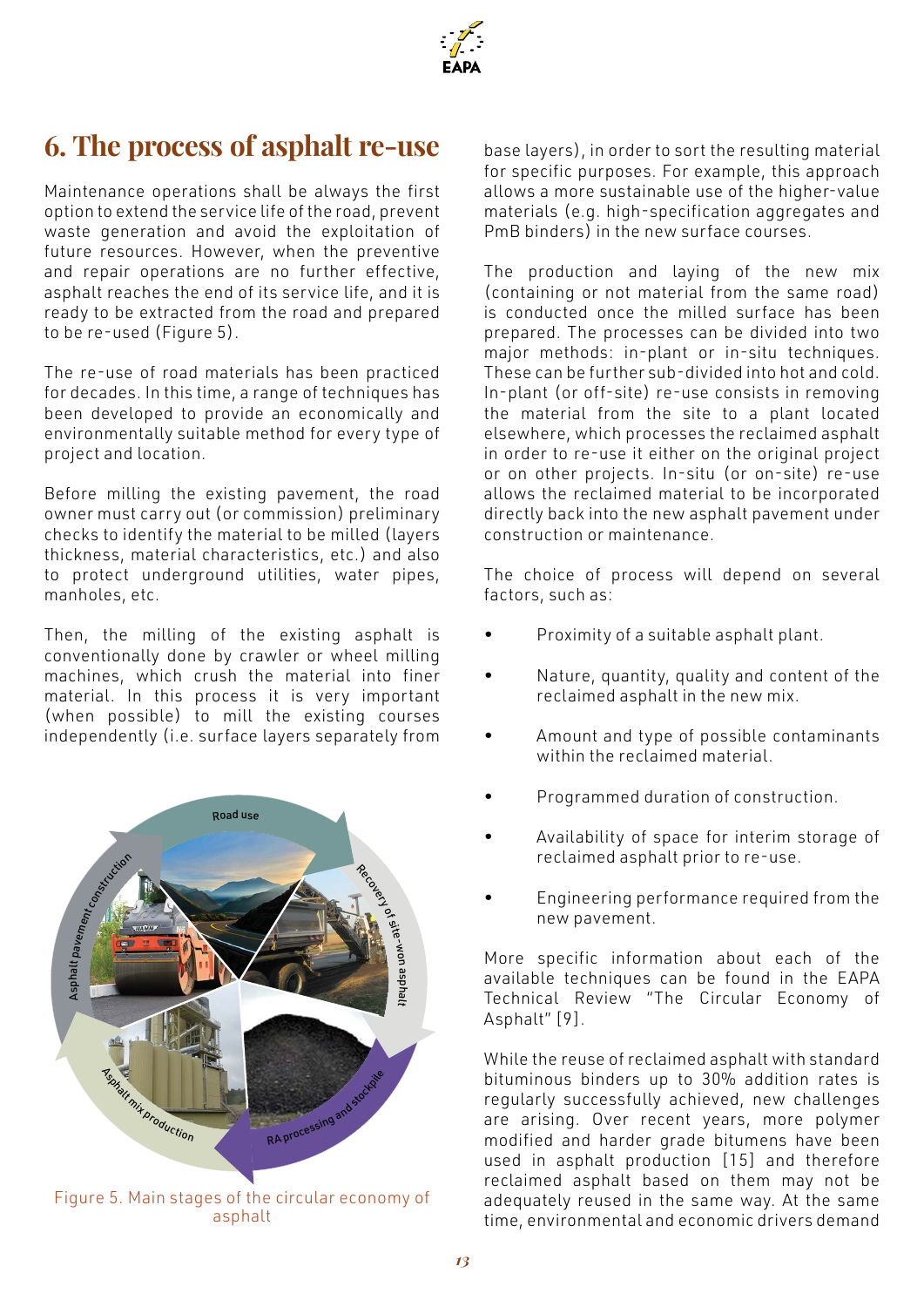

the maximisation of the reuse of reclaimed asphalt by increasing its percentage into new mixes. In this context, an important development was the so-called asphalt re-use / recycling agents, which EAPA defines as:

Asphalt Re-use / Recycling agent: product used in the manufacturing of asphalt mixes containing reclaimed asphalt to act on the aged bituminous binder and help to meet the requirements/specifications of binder and asphalt mixes.

> *Note: The term "Rejuvenator" has been often used to refer to some of these products.*

Due to the relevance of this technology in the current times, EAPA published in 2018 a guidance document with recommendations for the use of these products [16].

Asphalt producers are responsible for their product, and they declare the performance of their product in accordance with the requirements of the Construction Products Regulation in conjunction with European Standards (often referred to as "CE marking"). For this reason, it is very important to evaluate the efficiency of asphalt re-use agents in the end by testing the relevant properties of

the final asphalt mixture for the intended use and ensure that the beneficial effect lasts over the service life of the new mixture.

In the EAPA Guidance document it is detailed how to:

- Characterise the bitumen of the reclaimed asphalt.
- Characterise the bitumen extracted from the reclaimed asphalt blended with the reuse agent.
- Select the appropriate re-use agent.
- Determine the optimum amount of re-use agent.
- Characterise compacted asphalt specimens containing reclaimed asphalt and re-use agent.

Like in all works conducted onsite, there is a possibility of quality deviations, which requires the careful observation and quality testing during construction. Standard tests are conducted to verify that the materials and equipment used are appropriate, as well as verifying that the requisite standards are met. Quality and product



Figure 6. Milling of existing asphalt pavement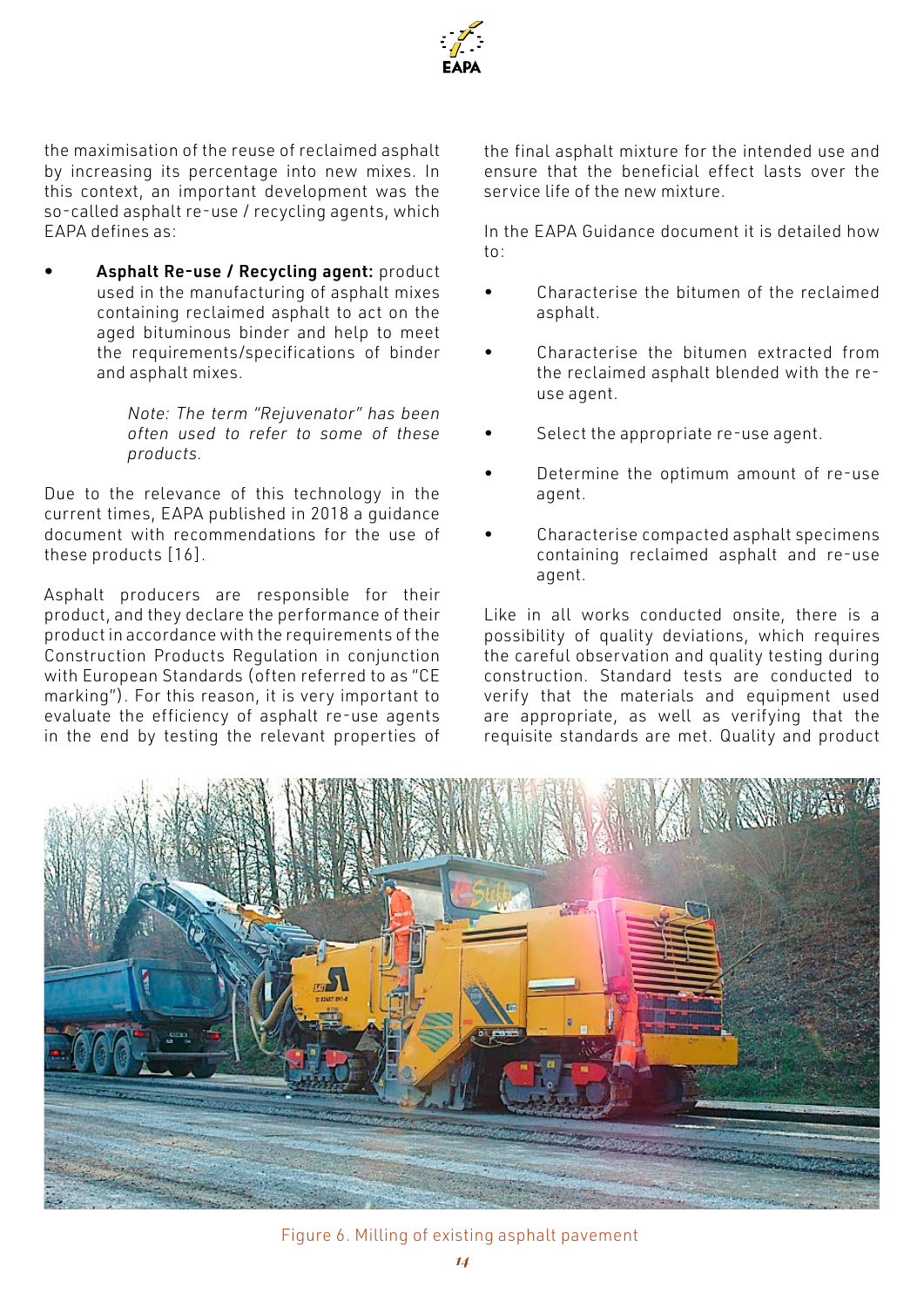

management is autonomously conducted by the contractor so that pavement qualities and products that meet the requirement of the design document can be empirically built.

In addition, the RA stockpiles also need special attention to ensure the homogeneity of the feedstock and the final mix.

The samples are tested for determining the properties and requirements necessary, i.e. foreign matter, type of binder, binder properties, binder content, aggregate grading and particle size of reclaimed asphalt.

In addition, the European Product Standard EN 13108-20 "Type Testing", states that the Type Test Report shall demonstrate that all constituent materials, including any reclaimed asphalt, conform to the appropriate requirements as required in the relevant product standards.

Finally, the European Product Standard EN 13108- 21 "Factory Production Control" also states that incoming constituent materials shall be inspected and tested using procedures detailed in the quality plan and to a schedule complying with the requirements of this Standard.

# **7. Make the best use of what we already have. The long term strategy for preserving the asset**

Governments and Road Authorities across Europe have invested in the construction of highways networks and continue to invest in their maintenance. They are often the most valuable asset of a nation and return many times more in economic activity than their construction and maintenance costs. Every tonne of asphalt therefore has not just a financial cost, but an economic value in providing the efficient door to door delivery of goods and services that modern society demands. That investment cost and intrinsic value of road materials needs to be protected and if possible enhanced. Re-use and recycling of asphalt provide excellent opportunities to best recover that historic investment.

Based on a 40-year design life a structural renewal/

recycling policy of just 3% of the network asset per annum would lead to long term sustainability. Some nations invest less than 1% of the road network asset value in its maintenance, which can only ultimately devalue the asset itself in the long run and result in higher future reconstruction costs.

In addition, it is important to highlight that, although the strong EU policy on Circular Economy can facilitate the use of RA for the construction and maintenance of new roads, it can also boost a series of initiatives aiming at introducing a wide range of different by-products and waste materials from other sectors into asphalt. In this sense, EAPA has been warning over the last years, about the negative consequences that some of these products may produce into asphalt, especially in terms of quality/durability, environmental impact and health and safety of workers/operators [17].

The use of some waste materials and by-products into asphalt, could even endanger its re-usability and recyclability at the end of its service life. Therefore, and despite seeming paradoxical, the use of such materials could contradict the principles of circular economy, as it would make necessary to dump into a landfill, a material that otherwise would be 100% re-used and/or recycled several times.

### **8. EAPA recommendations**

The wide range of preventative techniques developed by the asphalt industry over decades and the especial characteristics of asphalt, which make it a construction material easy to repair, allows a significant extension of its service life, when proper maintenance is done. Unfortunately, still nowadays, numerous Administrations prioritise the funding for new construction before the maintenance of the existing road assets, which in most cases lead in time to higher environmental impact and reconstruction costs.

When preventative and repair techniques are no longer effective, asphalt pavements reach the end of their service life. The international experience achieved for decades shows that asphalt is a material 100% re-usable in the construction and maintenance of new roads and 100% recyclable in other applications. Unfortunately, there are still historical misconceptions of "new" being better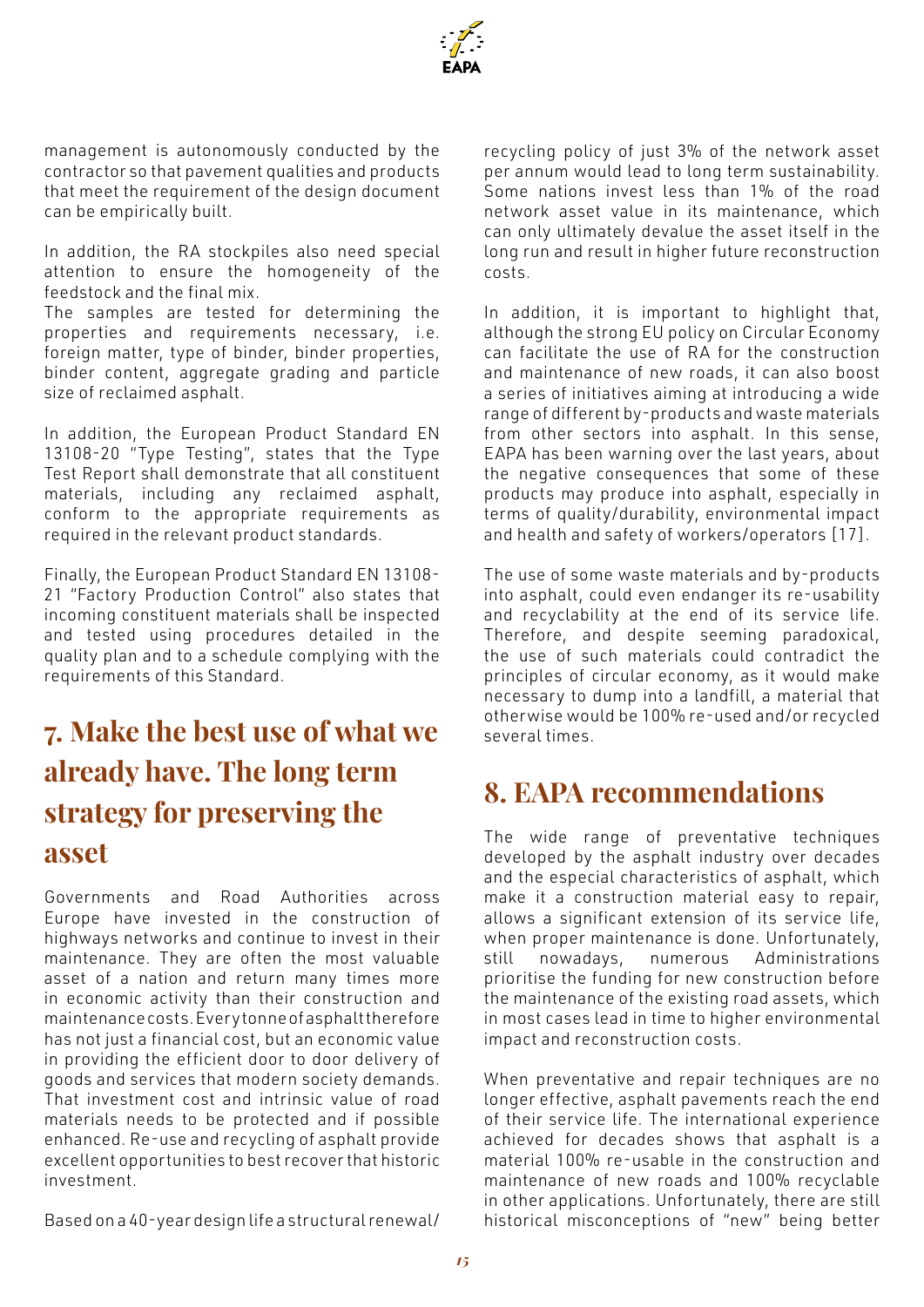

than "re-used" and the application of regulations (e.g. Waste Framework Directive) has led some countries not to facilitate the transition of sitewon asphalt from "waste" category to "secondary raw material". This is often translated into special operating procedures, which can reduce efficiency and increase costs.

Furthermore, while some Administrations do promote the circular economy, there is a risk of compromising the exceptional circularity that asphalt has by nature, through the use of byproducts and waste materials from other sectors into asphalt.

For all these reasons, the EAPA position is that, as long as it is technically and economically viable, a proper road maintenance must be carried out to maximise the service life of our road networks, prevent waste generation and minimise the depletion of new resources. After that, the re-use of existing asphalt shall always be the first option and its recycling the second. Therefore, there should be no intent (or requirement) to discard this valuable material. In other words, "asphalt" should never be considered as a "waste". In addition, the asphalt industry must avoid the use of products, by-products and waste materials from other sectors, which may endanger asphalt fundamental properties, such as its own circularity.

With the aim of helping stakeholders to achieve this and establish a better regulatory scenario, which maximises the circularity in the road sector, EAPA recommends the following actions:

- 1. To stimulate demand for the use of sustainable solutions in roads construction and maintenance, which optimise the criteria of sustainability, circular economy, eco-design and quality, through effective maintenance strategies and the use of reclaimed asphalt coming from existing pavements.
- 2. To set up regulatory plans, in which "asphalt" is never considered as a "waste" by establishing reasonable end-of-waste criteria for site-won asphalt. If the owner

of the road is able to declare that the asphalt layers to be milled are not hazardous, the extracted material should be automatically declared as "by-product" or "secondary raw material". Thus, its stockpiling and application should be permitted over the following years, in order to ensure that sitewon asphalt is re-used into asphalt mixtures or, at least, recycled for other applications.

- 3. To produce robust specifications designed to maximise circularity in the road sector. Specifications must be designed to encourage the use of high RA contents in road construction and maintenance operations. They should also enable suppliers to prioritise the performance criteria of the mix design and/or the material characteristics.
- 4. To prevent the introduction of waste materials and by-products from other industries, which could compromise fundamental characteristics. Alternative components proposed to the asphalt industry must be only incorporated into asphalt if it can be demonstrated through a Risk Assessment process, that now and in the future, there will not be disadvantages with respect to circularity, health and safety, environmental impact, value for money, technical performance and competitiveness of asphalt solutions.
- 5. To adequately manage asphalt with legacy materials. Examples of these can be coal tar or asbestos. While such products are no longer used, they can still be found in old road pavements and seeking to re-use them requires particularly special attention from start to finish from identification and assessment, to milling, transport, storage, disposal or mixing. Road owners have a fundamental Duty of Care in identifying the presence of potential contaminants in roads which they need to maintain, and therefore have a key role to play in ensuring that such wastes or any secondary materials, do not enter the re-using stream.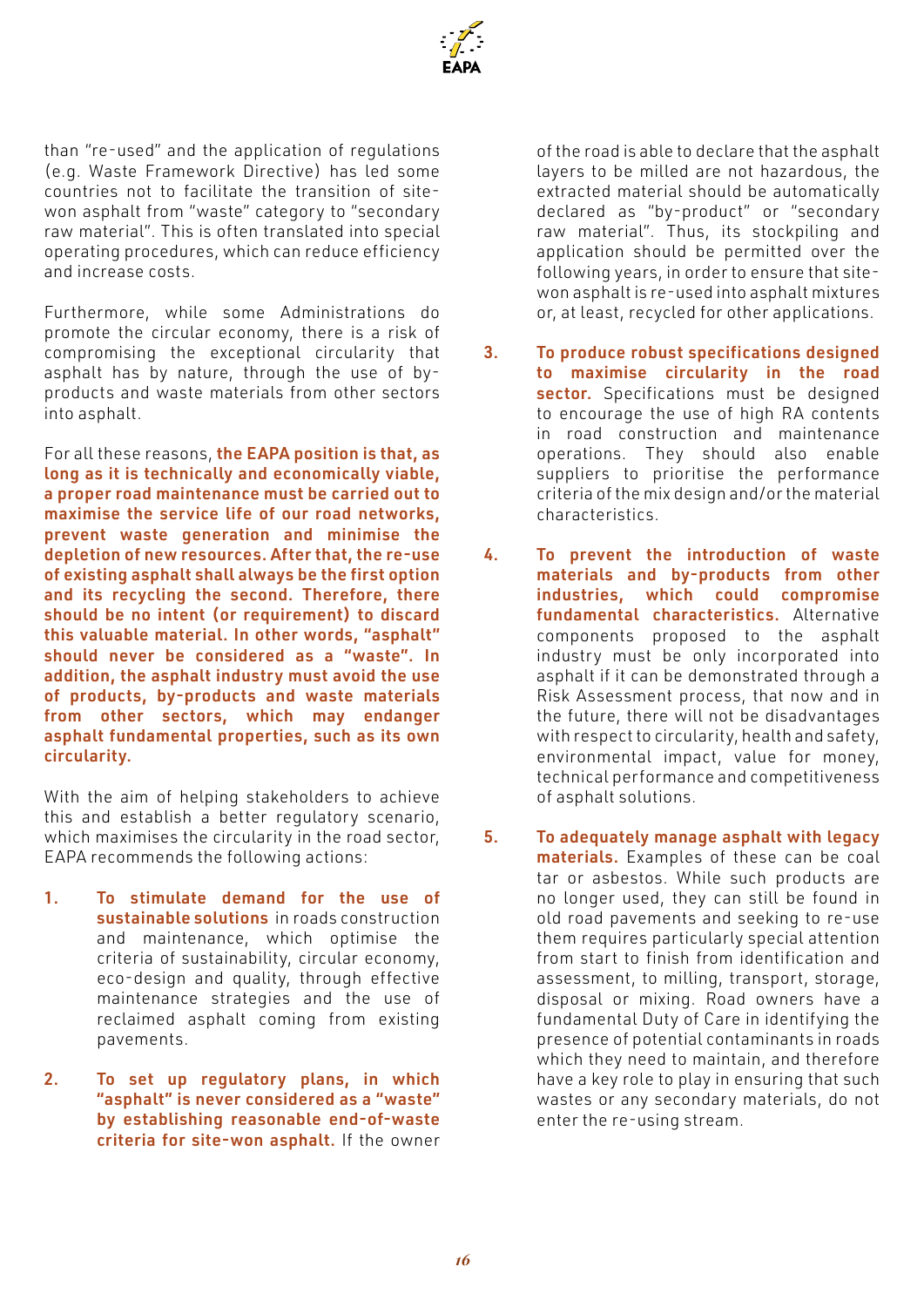### **9. References**

- [1] European Commission. Communication from the Commission to the European Parliament, the European Council, the Council, the European Economic and Social Committee and the Committee of the Regions - The European Green Deal. Brussels, 11.12.2019 COM(2019) 640: [link](https://ec.europa.eu/info/sites/info/files/european-green-deal-communication_en.pdf)
- [2] European Commission. Circular Economy Action Plan – For a cleaner and more competitive Europe (2020). [link](https://ec.europa.eu/environment/circular-economy/pdf/new_circular_economy_action_plan.pdf)
- [3] Cambridge Econometrics, Trinomics, and ICF (2018), Impacts of circular economy policies on the labour market.
- [4] Eurostat data for 2016. [link](https://ec.europa.eu/eurostat)
- [5] Boverket: [link](https://www.boverket.se/sv/byggande/hallbart-byggande-och-forvaltning/miljoindikatorer---aktuell-status/vaxthusgaser/)
- [6] Hertwich E, Lifset R, Pauliuk S, Heeren N. Resource Efficiency and Climate Change: Material Efficiency Strategies for a Low-Carbon Future (2020)
- [7] Regulation (EU) No 305/2011 of the European Parliament and of the Council of 9 March 2011 laying down harmonised conditions for the marketing of construction products and repealing Council Directive 89/106/ EEC, OJ L 88, 4.4.2011, p. 5.
- [8] European Commission. European Framework for Sustainable Buildings: [link](https://ec.europa.eu/environment/eussd/buildings.htm)
- [9] European Asphalt Pavement Association (EAPA). The Circular Economy of Asphalt. Technical Review (2021) 41 pages: [LINK]
- [10] European Asphalt Pavement Association (EAPA). Asphalt in Figures 2020 [link](https://eapa.org/download/13774/)
- [11] Zaumanis M, Mallick RB, Poulikakos L, Frank R. Influence of six rejuvenators on the performance properties of Reclaimed Asphalt Pavement (RAP) binder and 100% recycled asphalt mixtures. Construction and Building Materials (2014). [link](https://www.sciencedirect.com/science/article/abs/pii/S0950061814009854)
- [12] Musselman J. High RAP Performance in Florida, HMA Recycling Expert Task Group, Department of Transportation, Washington, DC (2009). [link](http://www.morerap.us/12-09/Musselman.High_RAP_Performance_Florida.pdf)
- [13] Zaghloul S, Holland TJ. Article Metrics. Comparative Analysis of Long-Term Field Performance of Recycled Asphalt in California Environmental Zones. Journal Indexing and Metrics (2008) 2084 (1): 83- 99 https://doi.org/10.3141/2084-10
- [14] BioRePavation Project. [link](https://biorepavation.ifsttar.fr/)
- [15] Radenberg M, Boetcher S, Sedaghat N. Effect and efficiency of rejuvenators on aged asphalt binder – German experiences.

Proceedings of the E&E Congress 2016, 1 - 3 June 2016, Prague, Czech Republic.

- [16] European Asphalt Pavement Association (EAPA). Recommendations for the use of rejuvenators in hot and warm asphalt production. Guidance Paper. 2018. [link](https://eapa.org/download/14963/)
- [17] European Asphalt Pavement Association (EAPA). The use of secondary materials, by-products and waste in asphalt mixtures. Position Paper (2020) 10 pages. [link](https://eapa.org/eapa-position-papers/)